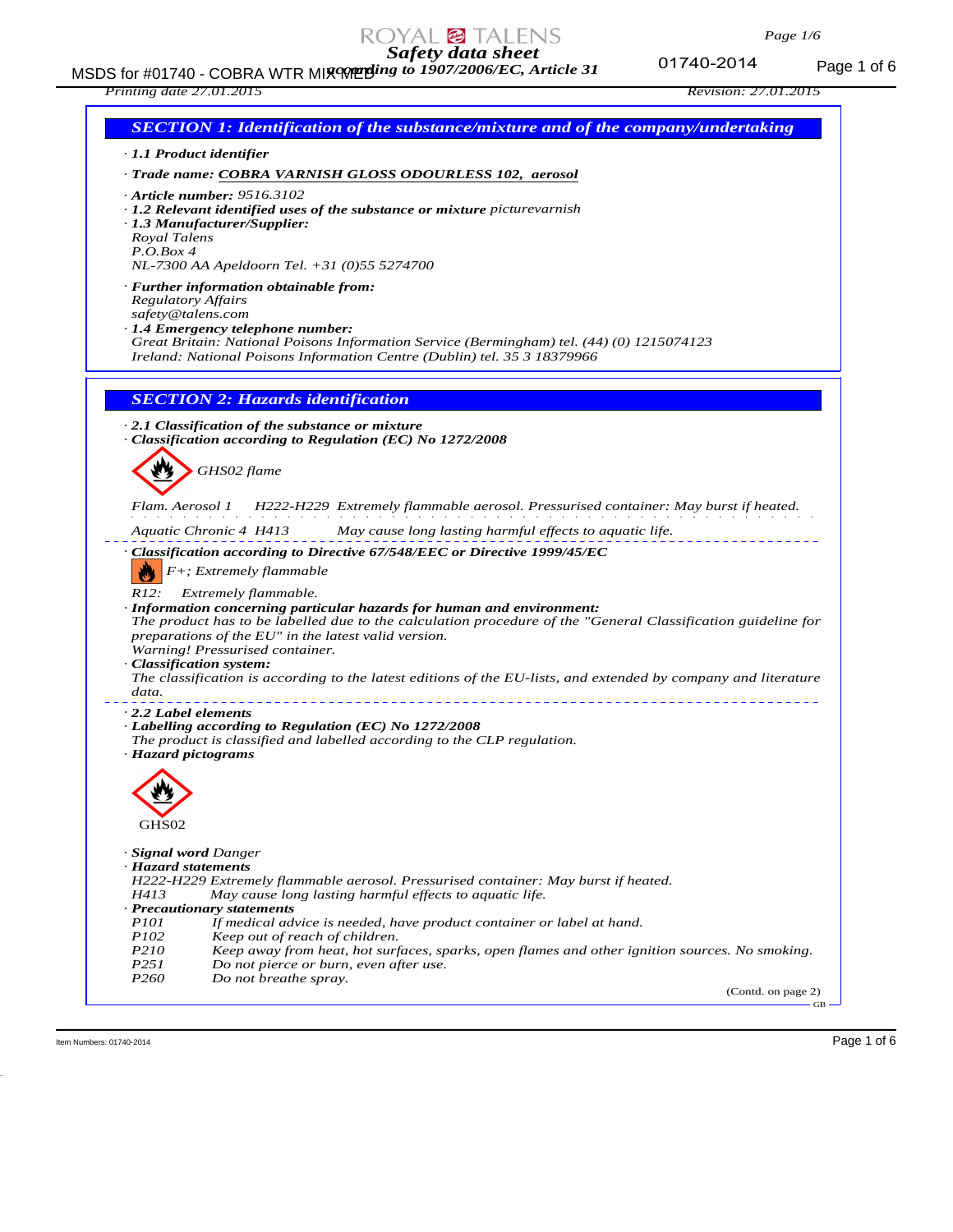#### MSDS for #01740 - COBRA WTR MIX WE Mix to 1907/2006/EC, Article 31 *according to 1907/2006/EC, Article 31*

# *Printing date 27.01.2015 Revision: 27.01.2015*

*Page 2/6*

| P211<br>P271<br><i>P501</i><br>· Additional information:<br>pierce or burn, even after use.<br>smoking.<br>. 2.3 Other hazards<br>· Results of PBT and vPvB assessment                                                   | Do not spray on an open flame or other ignition source.<br>Use only outdoors or in a well-ventilated area.<br>P410+P412 Protect from sunlight. Do not expose to temperatures exceeding 50 °C/122 °F.<br>Dispose of contents/container to hazardous waste collection point.<br>EUH066 Repeated exposure may cause skin dryness or cracking.<br>Pressurized container: protect from sunlight and do not expose to temperatures exceeding $50^{\circ}$ C. Do not<br>Do not spray on a naked flame or any incandescent material. Keep away from sources of ignition - No | (Contd. of page 1) |
|--------------------------------------------------------------------------------------------------------------------------------------------------------------------------------------------------------------------------|----------------------------------------------------------------------------------------------------------------------------------------------------------------------------------------------------------------------------------------------------------------------------------------------------------------------------------------------------------------------------------------------------------------------------------------------------------------------------------------------------------------------------------------------------------------------|--------------------|
| $\cdot$ <b>PBT</b> : Not applicable.                                                                                                                                                                                     |                                                                                                                                                                                                                                                                                                                                                                                                                                                                                                                                                                      |                    |
| $\cdot$ vPvB: Not applicable.                                                                                                                                                                                            |                                                                                                                                                                                                                                                                                                                                                                                                                                                                                                                                                                      |                    |
|                                                                                                                                                                                                                          | <b>SECTION 3: Composition/information on ingredients</b>                                                                                                                                                                                                                                                                                                                                                                                                                                                                                                             |                    |
| 3.2 Chemical characterisation: Mixtures                                                                                                                                                                                  |                                                                                                                                                                                                                                                                                                                                                                                                                                                                                                                                                                      |                    |
|                                                                                                                                                                                                                          | · Description: Mixture of substances listed below with nonhazardous additions.                                                                                                                                                                                                                                                                                                                                                                                                                                                                                       |                    |
| · Dangerous components:                                                                                                                                                                                                  |                                                                                                                                                                                                                                                                                                                                                                                                                                                                                                                                                                      |                    |
| CAS: 64741-65-7<br>EINECS: 265-067-2<br>Reg.nr.: 01-2119472146-39 R53-66                                                                                                                                                 | Naphtha (petroleum), heavy alkylate<br>$X$ Xn R65<br>$\otimes$ Flam. Liq. 3, H226; $\otimes$ Asp. Tox. 1, H304; Aquatic Chronic 4,<br>H413                                                                                                                                                                                                                                                                                                                                                                                                                           | 25-50%             |
| CAS: 106-97-8<br>EINECS: 203-448-7<br>Reg.nr.: 01-2119474691-32                                                                                                                                                          | butane<br>$F+R12$<br>Flam. Gas 1, H220; Press. Gas C, H280                                                                                                                                                                                                                                                                                                                                                                                                                                                                                                           | $10 - 25%$         |
| CAS: 74-98-6<br>EINECS: 200-827-9                                                                                                                                                                                        | propane<br>$F + R12$<br>Reg.nr.: 01-2119486944-21 3 Flam. Gas 1, H220; Press. Gas C, H280                                                                                                                                                                                                                                                                                                                                                                                                                                                                            | $10 - 25%$         |
|                                                                                                                                                                                                                          | Additional information: For the wording of the listed risk phrases refer to section 16.                                                                                                                                                                                                                                                                                                                                                                                                                                                                              |                    |
|                                                                                                                                                                                                                          |                                                                                                                                                                                                                                                                                                                                                                                                                                                                                                                                                                      |                    |
| <b>SECTION 4: First aid measures</b>                                                                                                                                                                                     |                                                                                                                                                                                                                                                                                                                                                                                                                                                                                                                                                                      |                    |
| 4.1 Description of first aid measures                                                                                                                                                                                    | After skin contact: Generally the product does not irritate the skin.<br>$\cdot$ After eye contact: Rinse opened eye for several minutes under running water.<br>$\cdot$ After swallowing: Do not induce vomiting; call for medical help immediately.                                                                                                                                                                                                                                                                                                                |                    |
| <b>SECTION 5: Firefighting measures</b>                                                                                                                                                                                  |                                                                                                                                                                                                                                                                                                                                                                                                                                                                                                                                                                      |                    |
| $\cdot$ 5.1 Extinguishing media<br>· For safety reasons unsuitable extinguishing agents:<br>Water<br>Water with full jet<br>$\cdot$ 5.3 Advice for firefighters<br>· Protective equipment: No special measures required. | Suitable extinguishing agents: CO2, powder, water haze, foam<br>.5.2 Special hazards arising from the substance or mixture No further relevant information available.                                                                                                                                                                                                                                                                                                                                                                                                |                    |
| <b>SECTION 6: Accidental release measures</b>                                                                                                                                                                            | $\cdot$ 6.1 Personal precautions, protective equipment and emergency procedures                                                                                                                                                                                                                                                                                                                                                                                                                                                                                      |                    |

*Keep away from ignition sources.*

*· 6.2 Environmental precautions: Do not allow to enter sewers/ surface or ground water.*

(Contd. on page 3)

GB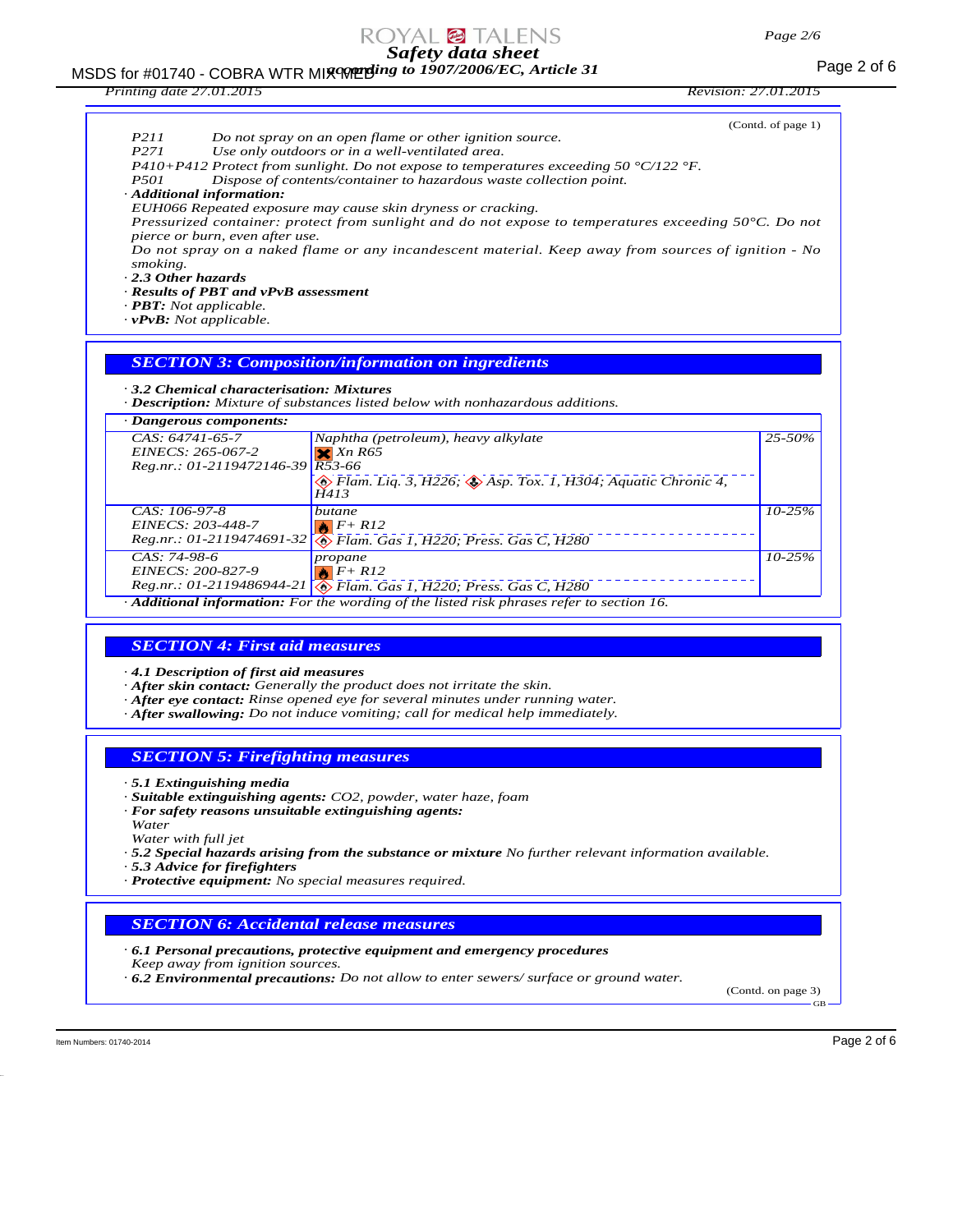#### MSDS for #01740 - COBRA WTR MIX WERE to 1907/2006/EC, Article 31 *according to 1907/2006/EC, Article 31*

## *Printing date 27.01.2015 Revision: 27.01.2015*

|                                                                                                                                                                                                                                            | (Contd. of page 2) |
|--------------------------------------------------------------------------------------------------------------------------------------------------------------------------------------------------------------------------------------------|--------------------|
| $\cdot$ 6.3 Methods and material for containment and cleaning up:                                                                                                                                                                          |                    |
| Ensure adequate ventilation.<br>Do not flush with water or aqueous cleansing agents                                                                                                                                                        |                    |
| $\cdot$ 6.4 Reference to other sections                                                                                                                                                                                                    |                    |
| See Section 7 for information on safe handling.                                                                                                                                                                                            |                    |
| See Section 8 for information on personal protection equipment.                                                                                                                                                                            |                    |
| See Section 13 for disposal information.                                                                                                                                                                                                   |                    |
| <b>SECTION 7: Handling and storage</b>                                                                                                                                                                                                     |                    |
| .7.1 Precautions for safe handling Open and handle receptacle with care.<br>· Information about fire - and explosion protection:<br>Keep ignition sources away - Do not smoke.                                                             |                    |
| Protect against electrostatic charges.                                                                                                                                                                                                     |                    |
| Pressurised container: protect from sunlight and do not expose to temperatures exceeding 50 $^{\circ}$ C, i.e. electric<br>lights. Do not pierce or burn, even after use.<br>Do not spray onto a naked flame or any incandescent material. |                    |
| $\cdot$ 7.2 Conditions for safe storage, including any incompatibilities<br>· Storage:                                                                                                                                                     |                    |
| · Requirements to be met by storerooms and receptacles:                                                                                                                                                                                    |                    |
| Store in a cool location.                                                                                                                                                                                                                  |                    |
| Observe official regulations on storing packagings with pressurised containers.<br>· Information about storage in one common storage facility: Not required.                                                                               |                    |
| · Further information about storage conditions:                                                                                                                                                                                            |                    |
| Do not seal receptacle gas tight.                                                                                                                                                                                                          |                    |
| Store in cool, dry conditions in well sealed receptacles.                                                                                                                                                                                  |                    |
| Protect from heat and direct sunlight.                                                                                                                                                                                                     |                    |
|                                                                                                                                                                                                                                            |                    |
| <b>SECTION 8: Exposure controls/personal protection</b>                                                                                                                                                                                    |                    |
| 8.1 Control parameters                                                                                                                                                                                                                     |                    |
| · Ingredients with limit values that require monitoring at the workplace:                                                                                                                                                                  |                    |
| 106-97-8 butane                                                                                                                                                                                                                            |                    |
| WEL Short-term value: $1810$ mg/m <sup>3</sup> , 750 ppm                                                                                                                                                                                   |                    |
| Long-term value: 1450 mg/m <sup>3</sup> , 600 ppm<br>Carc (if more than 0.1% of buta-1.3-diene)                                                                                                                                            |                    |
| 8.2 Exposure controls                                                                                                                                                                                                                      |                    |
| · Personal protective equipment:                                                                                                                                                                                                           |                    |
| General protective and hygienic measures: Wash hands before breaks and at the end of work.                                                                                                                                                 |                    |
| · Respiratory protection: Use suitable respiratory protective device in case of insufficient ventilation.<br>· Protection of hands:                                                                                                        |                    |
| If prolonged or repeated contact is likely, chemicalresistant gloves are recommended.                                                                                                                                                      |                    |
|                                                                                                                                                                                                                                            |                    |
| · Material of gloves Nitrile rubber, NBR<br>· Penetration time of glove material                                                                                                                                                           |                    |
| The exact break trough time has to be found out by the manufacturer of the protective gloves and has to be<br>observed.                                                                                                                    |                    |
|                                                                                                                                                                                                                                            | (Contd. on page 4) |

GB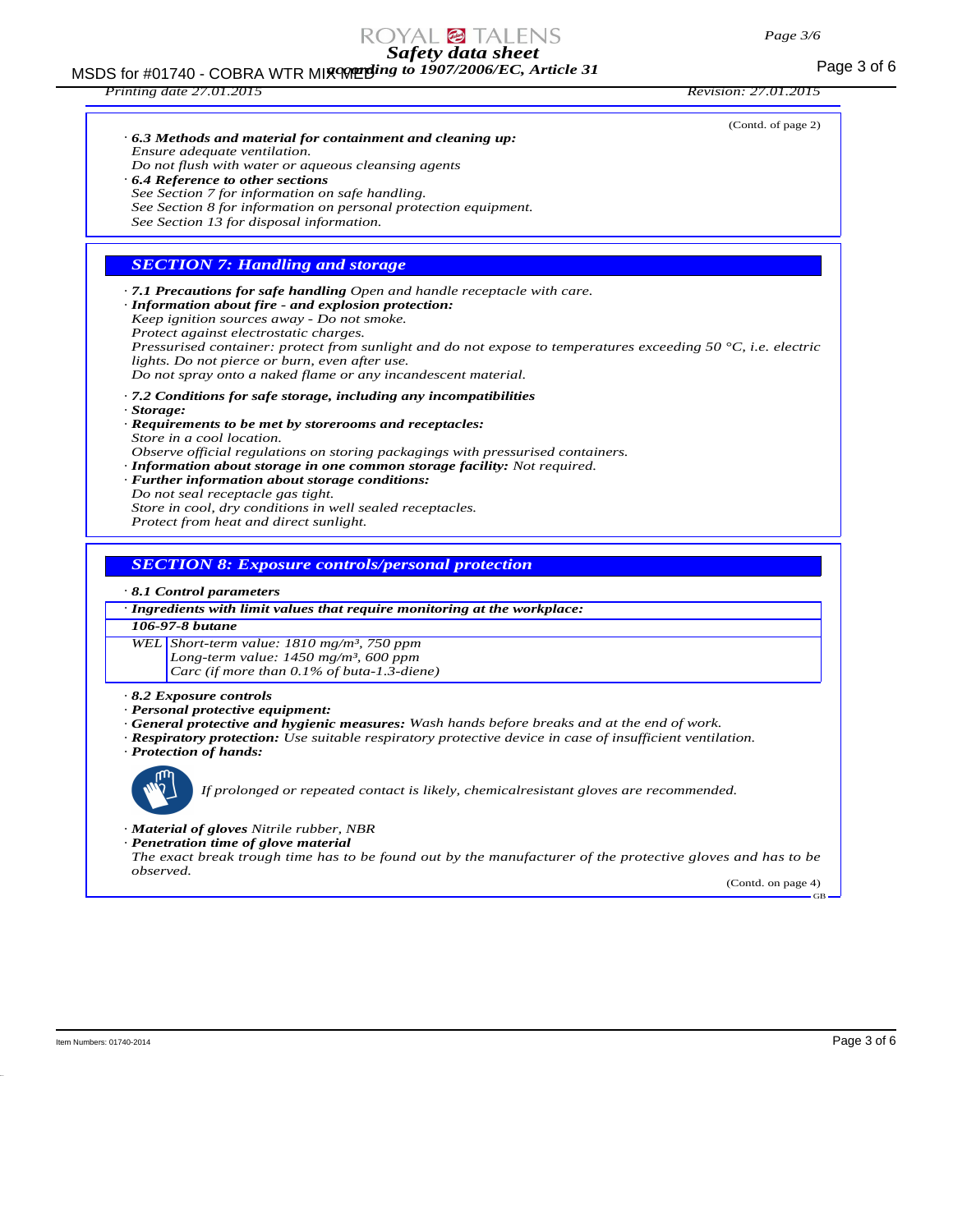# MSDS for #01740 - COBRA WTR MI**x we ding to 1907/2006/EC, Article 31** Page 4 of 6

*Printing date 27.01.2015 Revision: 27.01.2015*

(Contd. of page 3)

*· Eye protection:*

*Safety glasses*

|  | <b>SECTION 9: Physical and chemical properties</b> |  |
|--|----------------------------------------------------|--|
|  |                                                    |  |

| $\cdot$ 9.1 Information on basic physical and chemical properties<br>· General Information<br>$\cdot$ Appearance:<br>Form:              | Aerosol                                                                                        |
|-----------------------------------------------------------------------------------------------------------------------------------------|------------------------------------------------------------------------------------------------|
| Colour:                                                                                                                                 |                                                                                                |
| $\cdot$ Odour:                                                                                                                          | According to product specification<br><i>Characteristic</i>                                    |
|                                                                                                                                         |                                                                                                |
| $\cdot$ Change in condition<br><b>Melting point/Melting range:</b> Undetermined.<br><i>Boiling point/Boiling range:</i> $-44^{\circ}$ C |                                                                                                |
| $\cdot$ Flash point:                                                                                                                    | -97 °C                                                                                         |
| · Ignition temperature:                                                                                                                 | 365 °C                                                                                         |
| · Danger of explosion:                                                                                                                  | Product is not explosive. However, formation of explosive air/vapour<br>mixtures are possible. |
| · Explosion limits:                                                                                                                     |                                                                                                |
| Lower:                                                                                                                                  | $0.7$ Vol %                                                                                    |
| <b>Upper:</b>                                                                                                                           | $10.9$ Vol %                                                                                   |
| $\cdot$ Vapour pressure at 20 $\cdot$ C:                                                                                                | 8300 hPa                                                                                       |
| $\cdot$ Density at 20 $\textdegree$ C:                                                                                                  | $0.68$ g/cm <sup>3</sup>                                                                       |
| · Solubility in / Miscibility with<br>water:                                                                                            | Not miscible or difficult to mix.                                                              |
| $\cdot$ 9.2 Other information                                                                                                           | No further relevant information available.                                                     |

# *SECTION 10: Stability and reactivity*

*· 10.1 Reactivity*

- *· 10.2 Chemical stability*
- *· Thermal decomposition / conditions to be avoided: No decomposition if used according to specifications.*
- *· 10.3 Possibility of hazardous reactions No dangerous reactions known.*
- *· 10.4 Conditions to avoid No further relevant information available.*
- *· 10.5 Incompatible materials: No further relevant information available.*

| $\cdot$ Acute toxicity: |      | $\cdot$ 11.1 Information on toxicological effects |  |
|-------------------------|------|---------------------------------------------------|--|
|                         |      | · LD/LC50 values relevant for classification:     |  |
|                         |      | 64741-65-7 Naphtha (petroleum), heavy alkylate    |  |
| Oral                    | LD50 | $\vert$ > 5000 mg/kg (rat)                        |  |
| Dermal                  |      | $ LDS0 $ > 5000 mg/kg (rabbit)                    |  |
|                         |      | Inhalative $LC50/4 h > 5 mg/l (rat)$              |  |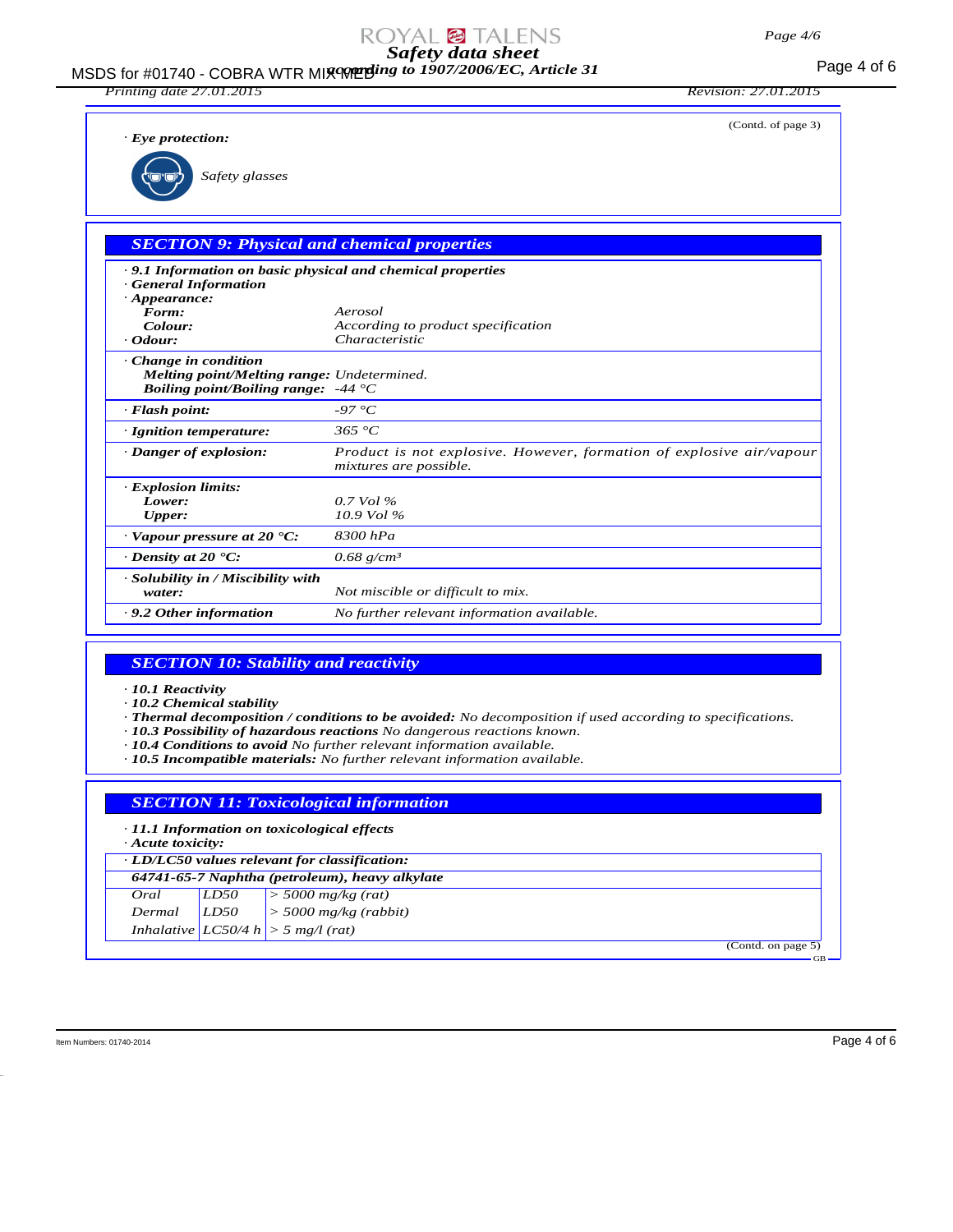# MSDS for #01740 - COBRA WTR MI**x we ding to 1907/2006/EC, Article 31** Page 5 of 6

*Printing date 27.01.2015 Revision: 27.01.2015*

(Contd. of page 4)

*· Sensitisation: No sensitising effects known.*

## *SECTION 12: Ecological information*

- *· 12.3 Bioaccumulative potential No further relevant information available.*
- *· 12.4 Mobility in soil No further relevant information available.*
- *· Additional ecological information:*
- *· General notes:*
- *Water hazard class 1 (German Regulation) (Self-assessment): slightly hazardous for water Do not allow undiluted product or large quantities of it to reach ground water, water course or sewage system.*
- *· 12.5 Results of PBT and vPvB assessment*
- *· PBT: Not applicable.*
- *· vPvB: Not applicable.*
- *· 12.6 Other adverse effects No further relevant information available.*

## *SECTION 13: Disposal considerations*

#### *· 13.1 Waste treatment methods*

*· Recommendation*

*Must not be disposed together with household garbage. Do not allow product to reach sewage system.*

- *· Uncleaned packaging:*
- *· Recommendation: Disposal must be made according to official regulations.*

| $\cdot$ 14.1 UN-Number                               |                     |  |
|------------------------------------------------------|---------------------|--|
| ADR, IMDG, IATA                                      | <b>UN1950</b>       |  |
| $\cdot$ 14.2 UN proper shipping name                 |                     |  |
| $-ADR$                                               | 1950 AEROSOLS       |  |
| $\cdot$ IMDG                                         | <b>AEROSOLS</b>     |  |
| $\cdot$ IATA                                         | AEROSOLS, flammable |  |
|                                                      |                     |  |
| · 14.3 Transport hazard class(es)                    |                     |  |
| $\cdot$ ADR                                          |                     |  |
|                                                      |                     |  |
| · Class                                              | 2 5F Gases.         |  |
| $\cdot$ Label                                        | 2.1<br>.            |  |
| $\cdot$ IMDG, IATA                                   |                     |  |
| · Class                                              | 2.1                 |  |
| · Label                                              | 2.1                 |  |
| · 14.4 Packing group<br>ADR, IMDG, IATA              | Void                |  |
| · 14.5 Environmental hazards:<br>· Marine pollutant: | N <sub>O</sub>      |  |
| · 14.6 Special precautions for user                  | Warning: Gases.     |  |

Item Numbers: 01740-2014 **Page 5 of 6**